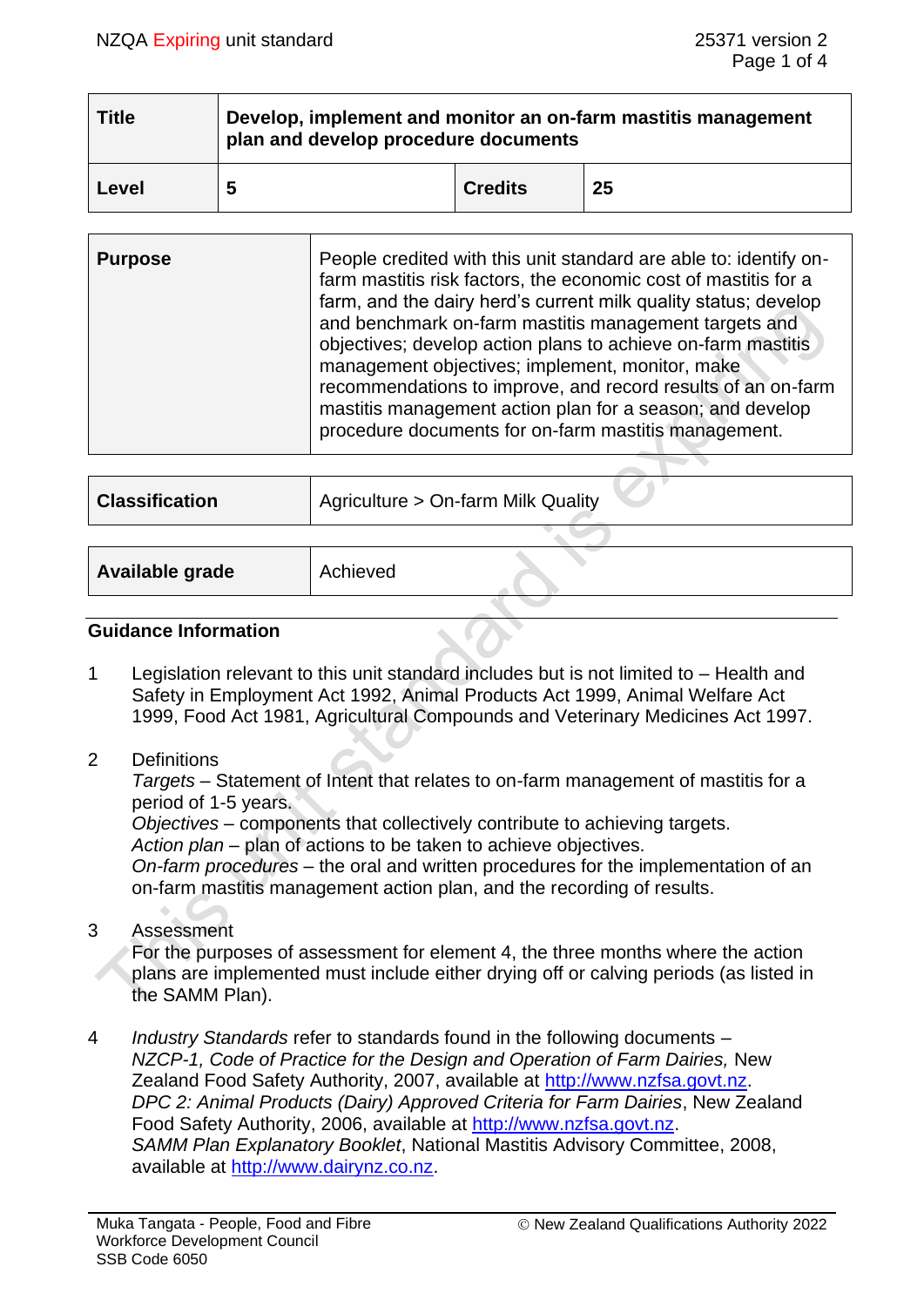*Managing Mastitis: A practical guide for New Zealand dairy farmers*, Livestock Improvement Corporation, available at [http://www.lic.co.nz.](http://www.lic.co.nz/)

# **Outcomes and performance criteria**

### **Outcome 1**

Identify on-farm mastitis risk factors, the economic cost of mastitis for a farm, and the dairy herd's current milk quality status.

#### **Performance criteria**

- 1.1 Mastitis risk factors are identified for a farm.
	- Range evidence is required for at least five animal and five environmental risk factors.
- 1.2 The economic cost of mastitis is calculated for a farm.
	- Range lost milk, lost production, treatments, culling, labour input, milk quality penalty.
- 1.3 Estimate of current production loss is benchmarked against national objectives for somatic cell count (SCC) specified in the SAMM Plan.
- 1.4 Documentation and data is interpreted to determine dairy herd's current milk quality status.
	- Range herd test data, bulk tank somatic cell count (BTSCC), milk dockets, in-house records, SAMM plan, dairy factory guidelines.

## **Outcome 2**

Develop and benchmark on-farm mastitis management targets and objectives.

## **Performance criteria**

- 2.1 Mastitis management targets and objectives developed are realistic for the resources available to the farm, and are specific and time-bound.
- 2.2 Mastitis management targets and objectives are aligned with overall agribusiness strategy and national objectives specified in the SAMM Plan.
	- Range management targets relating to BTSCC reduction, reduction of new infections, reduction of clinical mastitis.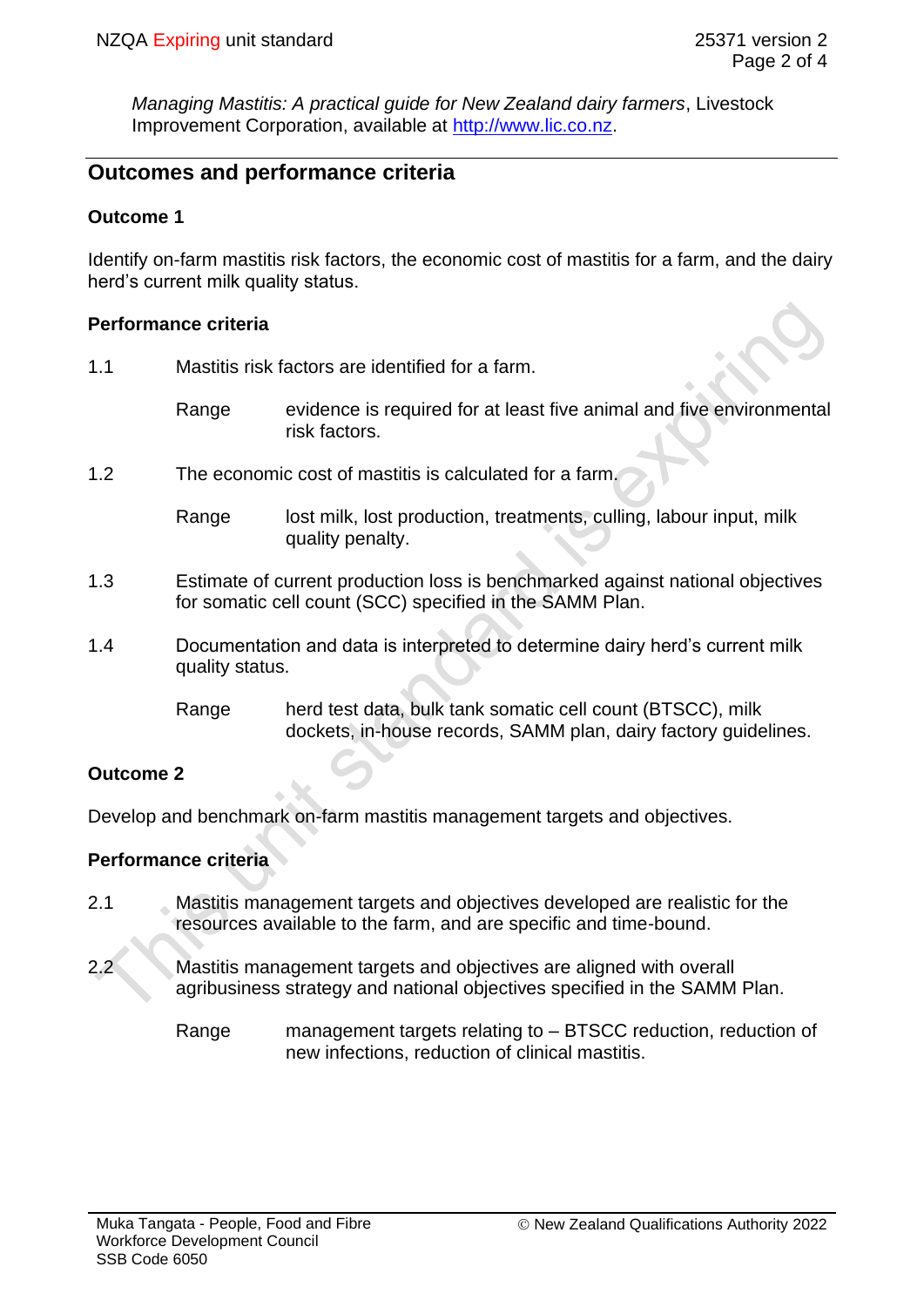## **Outcome 3**

Develop action plans to achieve on-farm mastitis management objectives.

Range action plans for each of – late lactation, drying off, dry period, calving, colostrum herd, lactation herd.

#### **Performance criteria**

- 3.1 Action plans identify activities for each production objective.
- 3.2 Action plans identify responsibilities of people involved with mastitis management.

Range includes but is not limited to – veterinarian.

3.3 Action plans identify the timing of actions for each objective.

#### **Outcome 4**

Implement, monitor, make recommendations to improve, and record results of an on-farm mastitis management action plan for a season.

Range for at least three months.

#### **Performance criteria**

- 4.1 An action plan is implemented in accordance with on-farm procedures.
- 4.2 Monitoring of results of an action plan identifies any variations from objectives and targets.
- 4.3 Analysis determines reasons for any variations.

Range within management control, outside management control.

- 4.4 Recommendations, based on the results of analysis, are made to improve an action plan so that it contributes to achieving production objectives.
- 4.5 Results and recommendations are recorded in accordance with on-farm procedures.

## **Outcome 5**

Develop procedure documents for on-farm mastitis management.

Range late lactation, drying off, dry period, calving, colostrum herd, lactation herd.

## **Performance criteria**

5.1 Documented procedures comply with legislative and dairy company requirements.